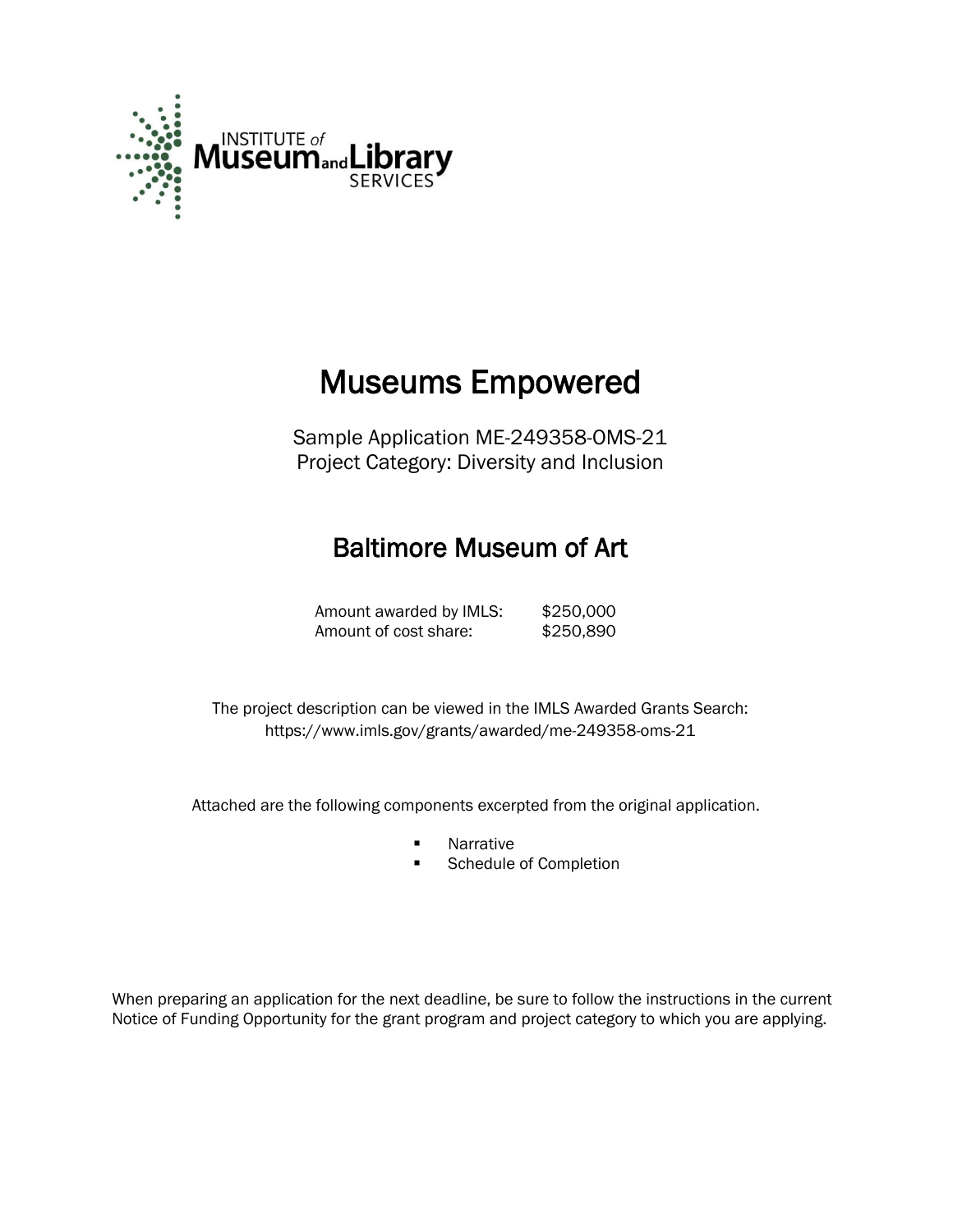# **1. Project Justification**

# **What need, problem, or challenge will your project address, and how was it identified?**

The Baltimore Museum of Art (BMA) requests a grant of \$250,000 from the Institute of Museum and Library Services (IMLS) to support two years of an ongoing project to increase inclusive design and accessibility by developing staff competencies through a series of hands-on workshops and strategies designed to effect scalable and sustainable change. A cross-departmental project team made up of members from the BMA's senior leadership and Human Resources staff will be led by IMLS Project Director Gamynne Guillotte, Chief Education Officer. As an important cornerstone of the BMA's Diversity, Accessibility, Equity, and Inclusion (DAEI) work, the project addresses the high priority need to (1) increase all staff's baseline understanding of inclusive design and accessibility and how it applies to their role at the BMA; (2) develop practical tools and policies for implementing inclusive design within all BMA outputs, including public programs, digital and web access, exhibition interpretation, and visitor services; (3) create an evaluation system able to measure progress and build on lessons learned to increase the effectiveness of inclusive design at the BMA.

The BMA was founded on the belief that access to art and ideas is integral to a vibrant and healthy civic life. As this belief remains our core value, the Board of Trustees adopted a new strategic plan in 2018 that embodies a commitment to artistic excellence and social equity across all aspects of operation to create a museum welcoming to all. Equity and diversity are central to all strategic plan objectives, with the BMA developing an ambitious three-year DAEI plan to further its goal of creating the most equitable, just, diverse, dynamic, and relevant art museum possible for the City of Baltimore. The BMA has placed considerable emphasis on making the institution more welcoming to all audiences—diversifying exhibitions and programs to emphasize the creative output of artists of color, female artists, and others underrepresented in the traditional art historical canon. The BMA has made great strides in addressing the lack of race and gender diversity in its galleries and in successfully shifting its visitor demographics to better reflect those of the City. However, when evaluating this progress alongside the tenants of DAEI work, the BMA found a glaring absence in terms of accessibility. Anecdotal feedback from staff and visitors has made it clear that, while the BMA meets ADA requirements for exhibitions and public spaces, a barrier to entry remains for many visitors with disabilities. The BMA cannot meet its goal of being welcoming to all without thorough consideration of inclusive design and disability access.

In FY20, the BMA engaged Sina Bahram and Corey Timpson of Prime Access Consulting, Inc., (PAC) an inclusive design firm that has partnered with museums across the United States and Canada, to work on the development and implementation of an inclusive design and accessibility roadmap. PAC led place-setting workshops over two days in October 2020 for all staff on inclusive design tactics, lessons, and practical application for exhibitions, programming, digital installations, and in-person and remote audience engagement. Throughout FY21, the BMA will work with PAC to create a roadmap capable of ensuring the sustainable incorporation of an inclusive design and accessibility practice across the Museum. An Inclusive Design Working (IDW) Group, made up of a cross-disciplinary senior and junior staff from all departments, will be created by summer 2021. The group will meet twice a month and be integral participants in all grant-supported activities. Additionally, a Community Disability Advisory (CDA) Group, will be established by the start of the grant period, with BMA staff identifying and working with community stakeholders in FY21 to form the group.

Building on this work, the IMLS-supported project phase will include (1) continued twice monthly meetings of the IDW Group and participation in all workshops; (2) bi-monthly meetings of the CDA Group, with participation in select workshops; (3) a series of professional development workshops/activities designed to build staff competency in the creation of inclusive and accessible public programs and the implementation of two public programs; (4) skill building workshops/activities for in-house Marketing and Communications staff around all elements of digital accessibility; (5) skill building workshops/activities for cross-departmental staff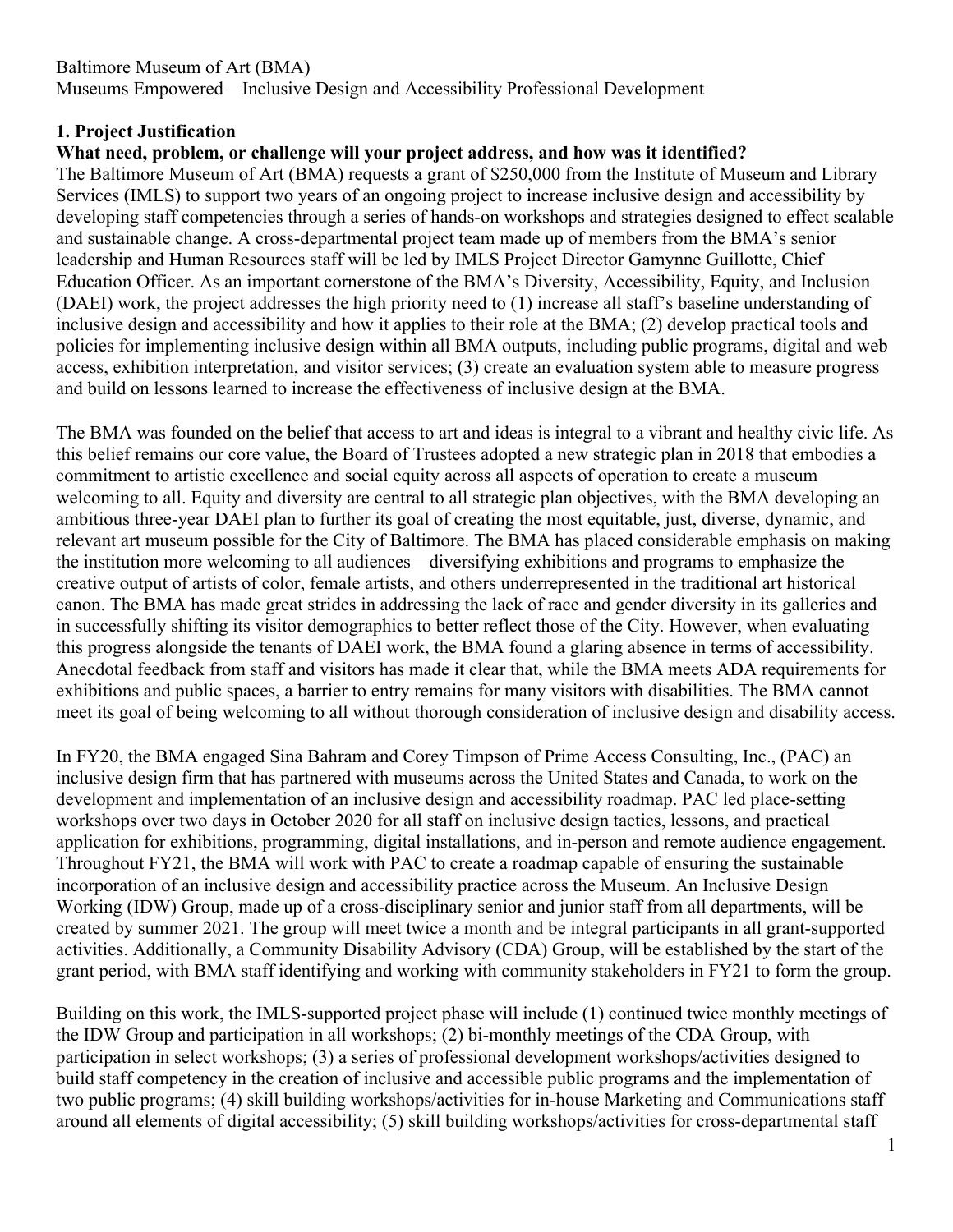around inclusive interpretative practices for exhibitions and the application of lessons learned within two pilot exhibitions; (6) skill building workshops/activities for cross-departmental staff, with an emphasis on front-ofhouse staff, on best practices in accessible and inclusive welcoming strategies and communication methodologies, and the application of lessons learned within front-of-house spaces; (7) the creation of a set of inclusive design standards that address digital, physical, consent, and experiential inclusivity; (8) professional development through staff participation in annual Leadership Exchange in Arts and Disabilities (LEAD) conferences; (9) the formalization of inclusive evaluation metrics with a series of museum-wide Key Performance Indicators (KPIs) created to inform future work.

# **What other studies, plans, or best practices have you used in developing your project?**

Successful examples of in-gallery affordances at the Museum of Contemporary Art Chicago and its related Coyote project, The Cooper Hewitt National Design Museum through the Smithsonian Accessibility Innovation Fund (SAIF) projects, the National Gallery of Art, and the Isabella Stewart Gardner Museum have helped staff get a sense of what is possible in the BMA's galleries, while the BMA's successful programmatic collaboration with The Arc Baltimore, an organization supporting individuals with developmental disabilities, has been instrumental in expanding the project's scope to include public programs. As the project developed, PAC's commitment to situating accessibility work within larger equity frameworks made them the clear consultant choice. This shared commitment between PAC and the BMA was central given the Museum's broader DAEI work. The project has also been informed by consultations with Amanda Cachia, San Diego-based independent curator and critic whose works include *Curating Access: Disability Art Activism and Creative Accommodations,* and Carmen Papalia, a socially-engaged artist from within the disability community in Vancouver.

# **Who or what will benefit from your project?**

The project will benefit BMA staff and in-person and online visitors. Staff, interns, and volunteers from every department will participate in one or more of the scaffolded workshops/activities, learning how to incorporate inclusive design and accessibility into their job, whether the output is exhibitions, programs, or visitor experience. The project will benefit Baltimore's disability community, its arts community, and the space where they intersect. The BMA's primary public is the City of Baltimore, a majority minority city, and the larger Baltimore Metropolitan area which consists of more than 2.7 million residents. Across Maryland, approximately 21.5% of adults have some type of disability—a significant audience the BMA is not currently serving to the fullest.<sup>1</sup> The BMA recognizes that much work remains to be done to create a truly inclusive experience for visitors of differing abilities beyond having ADA-compliant facilities. By increasing its staff's capacity to create spaces and experiences that are welcoming to different kinds of bodies and abilities, the BMA is establishing multimodal pathways to the permanent collection and exhibitions that will benefit its visitorship as a whole.

#### **How will your project advance your institution's strategic plan?**

In the BMA's strategic plan, the mandate to create and implement a comprehensive accessibility roadmap is explicitly listed within Key Result Areas for Education and Public Programs. Additionally, the project's implementation will reach across the following three main tenets of the strategic plan: (1) become a model of best financial practices for museums, maximizing use of the BMA's collection; (2) become a model for putting the values of excellence, equity, and inclusion into professional practice at every level; (3) become an indispensable part of the social and cultural fabric of the Baltimore region by increasing and diversifying our audience. The skills learned by BMA staff will enable them to work more efficiently and create a sustainable way to incorporate inclusive design into projects from beginning to end across all curatorial, educational,

<sup>&</sup>lt;sup>1</sup> U.S. Department of Health & Human Services, Center for Disease Control and Prevention, Disability & Health U.S. State Profile for Maryland, https://www.cdc.gov/ncbddd/disabilityandhealth/impacts/maryland.html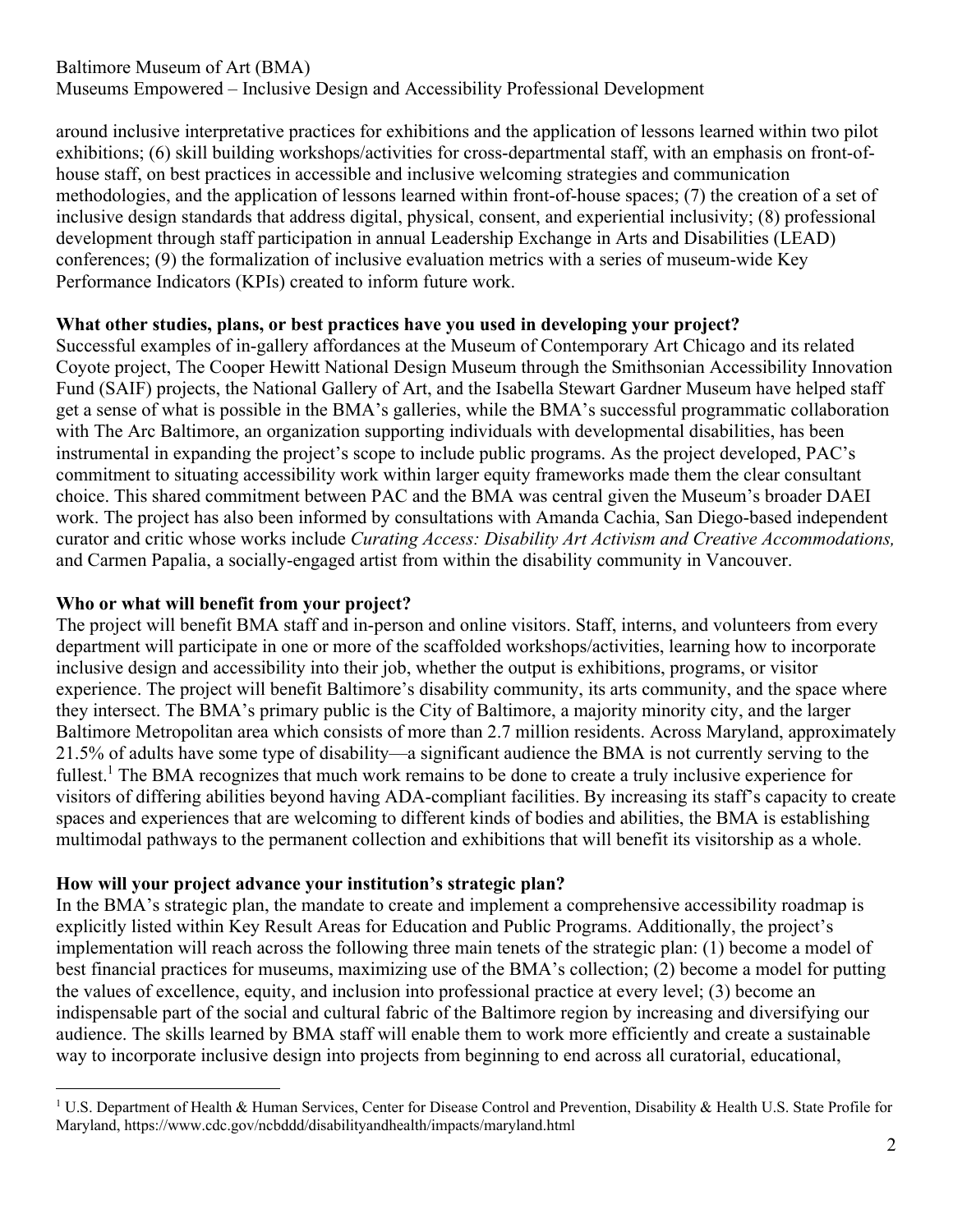administrative, and operational functions, emphasizing the role of equity and inclusion in all of the BMA's work while embracing best financial practice. The project will also increase the BMA's ability to be a relevant, listening, learning, contributing, and inspiring cultural resource for an increasingly diverse audience.

# **How will your project address the goals of the Museums Empowered initiative?**

The project expands upon the BMA's ongoing diversity and equity programmatic initiatives to enact greater structural changes within the institution that will have a dramatic effect on its ability to serve the public. The IDW group will be drawn from all areas—Marketing & Experience, Education, Curatorial Affairs (including exhibition installation, registration, conservation, and curatorial), Finance & Administration, and Advancement—to effect systemic, sustainable change. Professional development workshops planned throughout the grant will increase staff's ability to create a truly inclusive environment across the BMA.

# **How will your project align with the Diversity and Inclusion project category?**

Aligning with the Diversity and Inclusion category, the project will result in a thorough understanding of inclusive design and accessibility and its practical implications across all BMA departments, significantly increasing access and relevance for Baltimore's disabilities communities and beyond. The project is an important part of the BMA's commitment to live its mission through all phases of day-to-day operations for all audiences, moving beyond mere rhetoric towards measurable actions with measurable consequences.

# **2. Project Work Plan**

# **What specific activities, including evaluation, will you carry out?**

Together, the BMA and PAC will implement an ambitious professional development project designed to improve specific visitor-centered outputs. Four skill building modules will take place, one each for Public Programs, Digital Engagement, Interpretation, and Visitor Experiences. Each module will include workshops led by PAC, internal BMA staff working sessions, and a public output, such as a public program or prototypes of in-gallery didactics. While staff with pertinent roles will be identified for participation, workshops will be open to all staff, with accommodations made to allow for maximum participation. The IDW Group will take part in all workshop sessions and the CDA Group will take part in select sessions for each workshop module.

Activity 1–Inclusive Design Working Group Meetings: The newly created IDW Group, a cross-departmental group of approximately 15 senior- and junior-level BMA staff, will meet twice a month and participate in the Public Program Workshops, Digital Engagement Workshops, Interpretation Workshops, and Visitor Experience Workshops. Representing all BMA departments, the group will bring multiple perspectives and workflow considerations to inclusive design changes, the development of protocols for galleries and public spaces, and will play an important role in helping all departments—from obvious ones such as Exhibition Design to less obvious ones such as Finance—understand how their work impacts accessibility at the BMA.

Activity 2–Community Disability Advisory Group Meetings: With members identified in FY21/early FY22, the CDA Group will begin meeting every other month in fall 2022. With approximately ten members from the local community, the group will be purposefully built around differences of ability and perspectives, especially as this relates to intersectionality (e.g. community members of color with differing abilities, caregivers, and other marginalized/traditionally underserved groups). A particular emphasis will be placed on recruiting members from the intersection of Baltimore's arts and disability advocacy communities. The CDA Group will offer perspectives about upcoming exhibitions, programs, and approaches to inclusivity and accessibility, participating in at least one session per workshop module. All participants will be compensated with grant-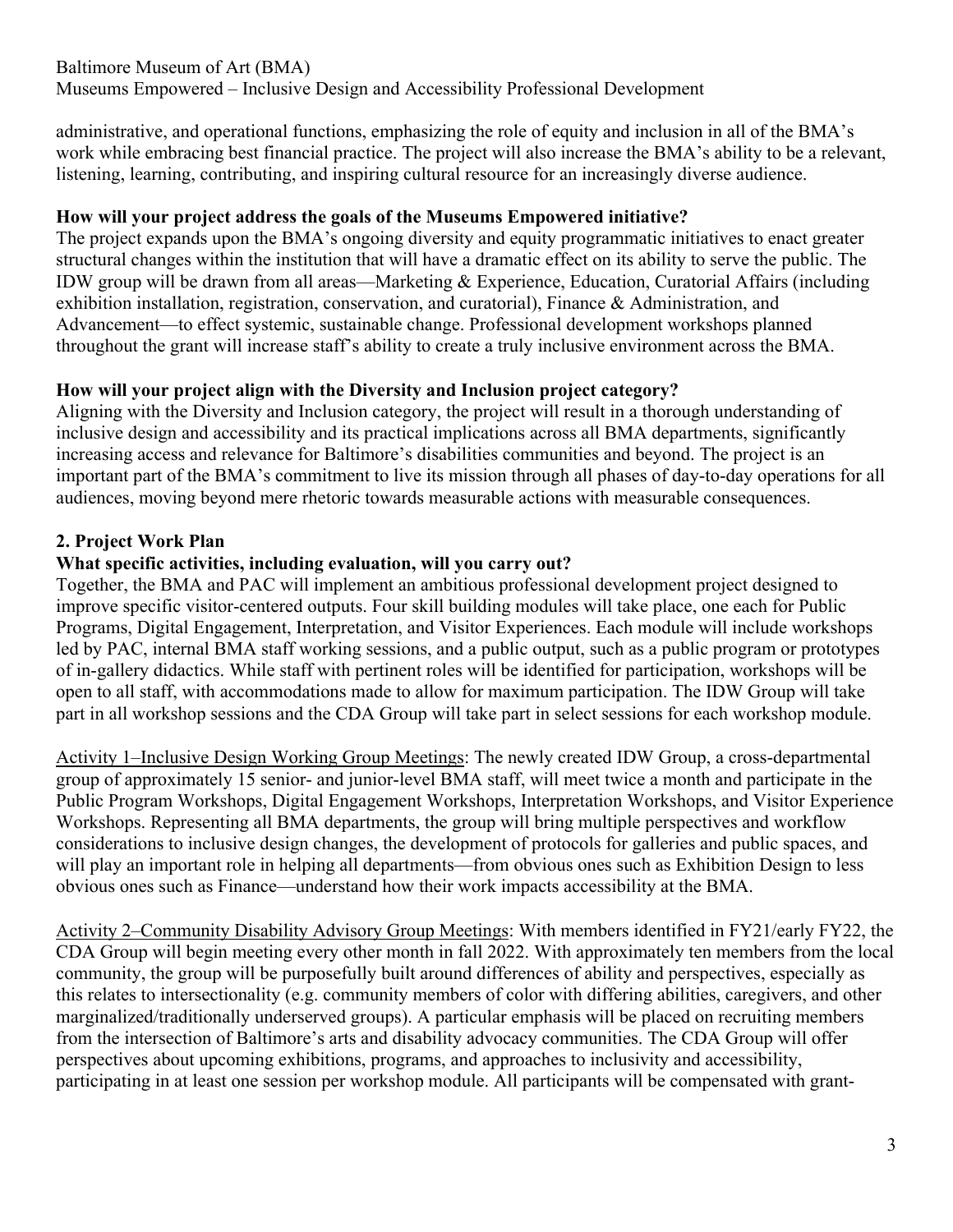# Baltimore Museum of Art (BMA)

Museums Empowered – Inclusive Design and Accessibility Professional Development

funded honorariums for their time and will commit to a one-year term. The group will help shape the BMA's ongoing efforts to maintain a sustainable approach to inclusivity for years to come.

Activity 3–Public Program Skill Building: This module will focus on reimagining the BMA's public programs through a lens of inclusion. PAC will lead two workshop sessions (first multi-day session: March 2022; second: September 2022) for staff from Education, Marketing & Visitor Experience, and Curatorial, as well as the IDW group. Workshops will be hands-on to tackle a variety of practical accommodations for visitors with varying needs, including accessibility affordances such as captions, audio description, inclusive seating, and sign language interpretation, and establishing accessible presentation guidelines and norms. Workshop participants will design and implement two pilot public programs in collaboration with the CDA Group (first program: June 2022; second: December 2022), with staff working sessions taking place between PAC workshops and each public event. The following three standards will be in place here and for all other modules: the same staff members will participate in both workshop sessions to allow them to build on lessons learned from the first pilot output, staff will collectively determine the session schedule, and PAC will provide coaching as needed.

Activity 4–Digital Engagement Skill Building: The BMA is rebranding and relaunching its website, artbma.org, which is anticipated to go live spring 2021. Evaluating artbma.org against Web Content Accessibility Guidelines (WCAG) V2.1 at levels A and AA, PAC has and will continue to consult with the BMA's in-house web development team on ways to optimize the site's digital affordances, providing actionable use cases and "homework assignments" to improve functionality throughout the grant period through both an asynchronous review of web accessibility and detailed remediation advice. A series of workshop sessions will take place in 2022 (first multi-day session: January; second: September). Designed for Marketing and Communications staff, and with select participation from the IDW and CDA Groups, they will address issues around implementation details, content considerations, workflow modifications, and procurement practices to enable staff to build and use accessible technological solutions for all visitors. Workshops will also address other BMA-specific technology projects, such as its web-based tour application Go Mobile and social media channels.

Activity 5–Interpretation Skill Building: Inclusive interpretation practices, such as visual description, are a key element of how to compose an inclusive and welcoming experience at the Museum. This module will bring together staff from Curatorial, Exhibition Installation, Education, Marketing & Visitor Experience, and Finance & Administration, alongside the IDW Group and select participation by the CDA Group, for PAC-led workshop sessions (first multi-day session: February 2022; second: March 2023) with hands-on activities in visual description, tactile affordances, sign language-centered content, disability-focused explorations of context, and a variety of multisensory approaches. Staff will continue to meet in working sessions to pilot skills learned in the design and installation of two exhibitions—first, a single media, one-room exhibition to open in September 2022; second, a larger, multi-media one to open in July 2023. The roadmap currently being refined will dictate the final pilot exhibition selections and will be determined in advance of the grant period's start.

Activity 6 – Visitor Experience Skill Building: Interactions between BMA staff and the public, especially if a visitor identifies as having a disability, are arguably the most vital component in the Museum's discourse with various communities. All staff will participate in two PAC-led workshop sessions (first multi-day session: March 2022; second: March 2023) on best practices for accessible and inclusive welcoming strategies, communications methodologies, and level-setting. Topics will be tailored for front-of-house staff, who have an overwhelming desire to help but wish to know how best to assist and not offend or cause harm. Such knowledge transfer will also include best practices around the kinds of affordances the BMA can offer to visitors to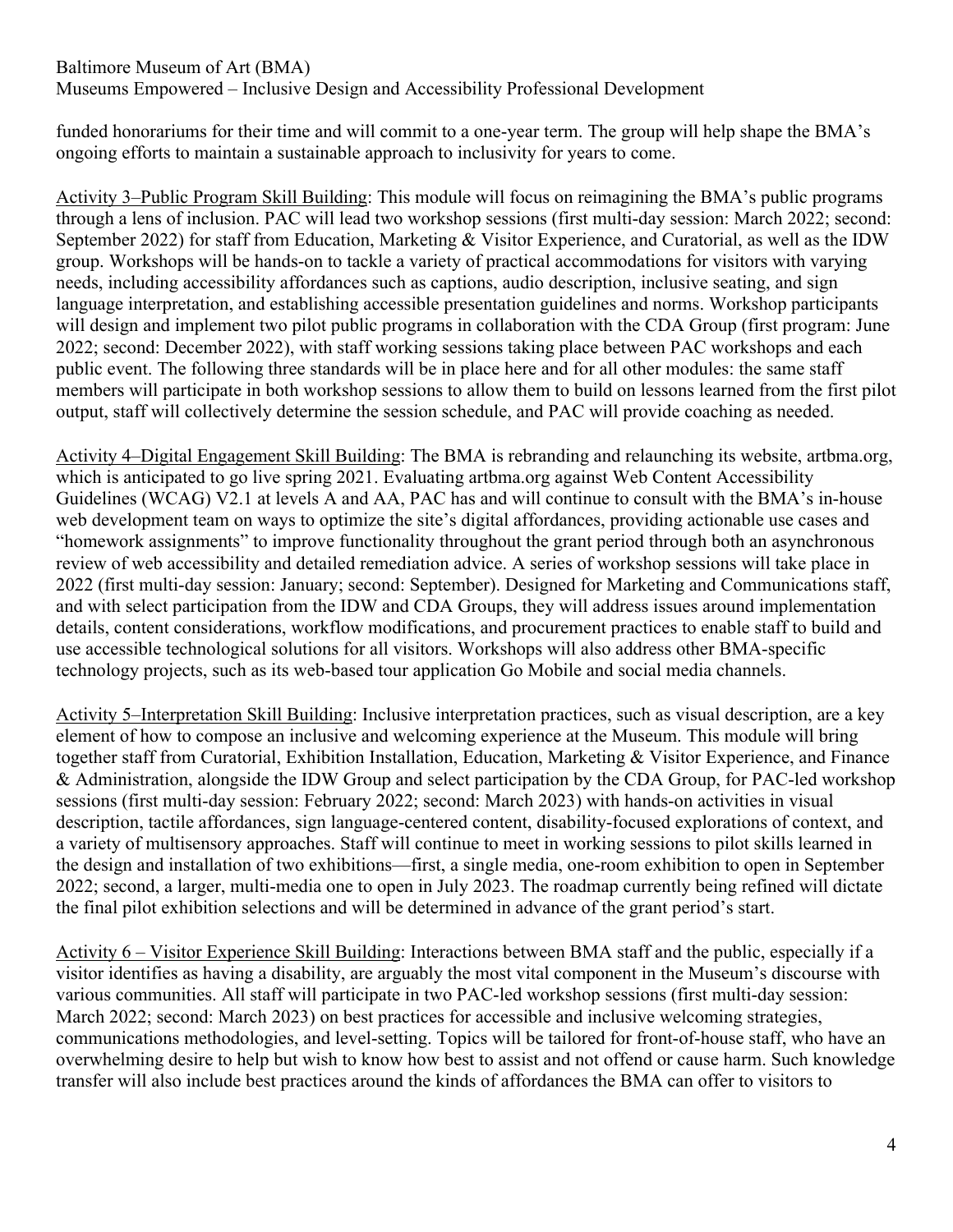enhance the inclusivity of their experience both remotely and on-site, with hands-on activities and subsequent staff working sessions that address practical applications for messaging, path of travel, and gallery experience.

Activity 7–LEAD Conferences: Three cross-departmental BMA staff will attend the LEAD Conference, organized by The Kennedy Center, in August 2022 and 2023. LEAD brings together between 400 to 600 access professionals and the community built around accessibility in the arts for capacity building and to facilitate a community of practice for attendees. BMA staff will participate in both 2022 and 2023 to share out their own access experiences and approaches as well as learn from the larger community.

Activity 8–Development of Inclusive Design Policies and Protocols: To ensure the BMA documents and commits to the expectations it sets for itself and its vendors, BMA staff will work with PAC to co-develop a set of inclusive design standards, to be in place by the grant's end. These standards will address digital and physical content, as well as experiential inclusivity. They will be specific and actionable, not notional. They will be evaluated by the CDA Group, and ultimately codified into the operational standards and policies of the BMA. They will also have a sustainability approach developed for them so as to keep them relevant and accurate.

Activity 9–Evaluation: An important deliverable of this project will be quantifiable measurements and evaluation of the BMA's current accessibility posture in order to improve outputs year over year. The BMA will work with PAC throughout on formalizing metrics around inclusion to a series of museum-wide Key Performance Indicators (KPIs), with data gathered in real-time throughout the grant and KPIs informing future resourcing and reporting. Midway through the grant, Slover Linett Audience Research will discuss measures of success and provide an evaluation framework to carry through Year 2 and, at the grant's completion, will conduct a summative assessment on the project's impact on staff, the CDA Group, and pilot-output test users.

#### **What are the risks to the project; have you identified ways to monitor or mitigate risk in the work plan?**

The work plan requires a high level of commitment from all participants. Careful consideration will be given to workshop logistics to ensure the maximum number of staff may participate, whether online and/or in-person. Sequencing of workshops, working sessions, and deliverable dates for hard outputs has also been designed to allow for maximum iterative learning. On the community-side, BMA staff will invest significant time in FY21 to assess interest/commitment levels from potential partners, such as those at The Arc Baltimore and Make Studio, which empowers artists with disabilities. One-year commitments will be required of CDA Group members and annual honorariums provided in consideration of their time. To minimize the risk of trust being broken, BMA project staff will continuously assess partner expectations and correct course accordingly.

#### **Who will plan, implement, and manage your project?**

As a high-priority part of the BMA's DAEI work, it will be planned, implemented, and managed by a crossdepartmental team of senior staff from Education, Marketing & Visitor Experiences, Curatorial Affairs, and Finance & Administration, with assistance from Human Resources staff. Project Director Guillotte will provide programmatic and budgetary oversight and ensure benchmarks are met according to the schedule of completion, coordinating with staff from Finance & Administration and Advancement. PAC will work closely with the project team on implementation and Slover Linett will provide key evaluation work mid-way and at the end.

# **How is the project team organized and structured in a way that is equitable and mutually beneficial?**

The project team reflects every area of operation at the BMA, while the creation of the IDW Group and CDA Group emphasizes the central role of equity in the project's implementation. It will be crucial for all voices at the BMA to be a part of this process as the Museum builds a sustainable approach to inclusivity and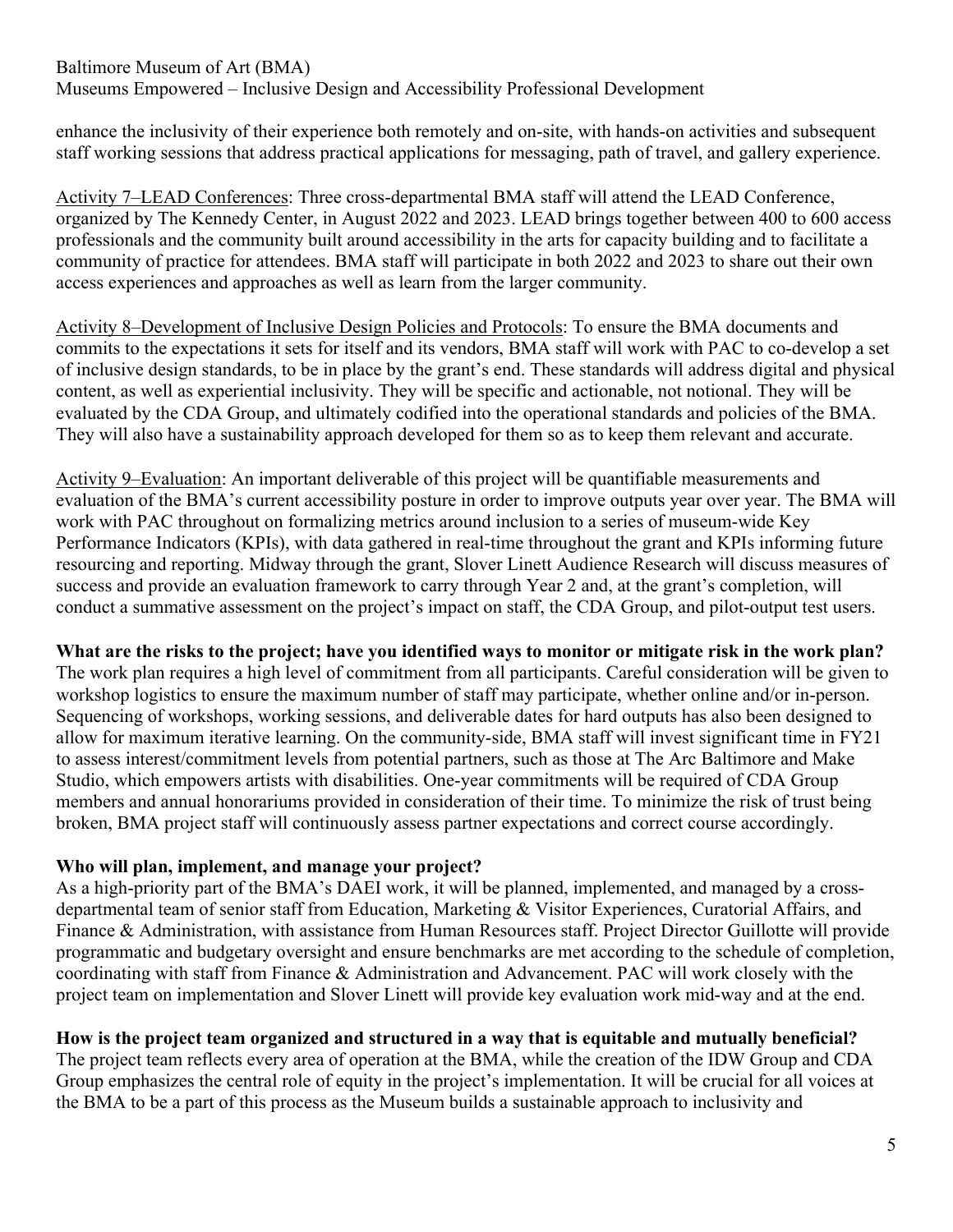accessibility. The establishment of the CDA Group in particular underscores the BMA's intention to walk the talk of inclusion, with any changes at the BMA informed by community stakeholder participation and feedback.

#### **When and in what sequence will your activities occur?**

Year One—September 1, 2021 to August 31, 2022: If awarded, IMLS funds would support the implementation phase of accessibility work begun in FY21. This would include bi-weekly IDW Group meetings; bi-monthly CDA Group meetings; ongoing web development work and the first PAC-led Digital Engagement workshops in January 2022; the first PAC-led Interpretation workshops in February 2022 and ongoing staff working sessions in anticipation of the first pilot exhibition (opening Year 2); the first PAC-led Public Program workshops in March 2022, ongoing working sessions, and the first pilot public program in June 2022; and the first PAC-led Visitor Services workshops in March 2022 and ongoing working sessions. Concurrent throughout will be the development of inclusive procedures and protocols, with Slover Linett conducting an interim review and evaluation planning. Finally, BMA staff will participate in the August 2022 LEAD Conference.

Year Two—September 1, 2022 to August 31, 2023: The first pilot exhibition will open in September 2022, with ongoing working sessions for the interpretation group, a second set of PAC-led Interpretation workshops in March 2023, and the opening of the second, larger pilot exhibition in July 2023. This year will also include the second set of PAC-led Public Program workshops in September 2022, with ongoing working sessions culminating in the second pilot public program in December 2022; the second set of PAC-led Digital Engagement workshops in September 2022, with ongoing work/spot checks through December 2022; working sessions for visitor services engagement will continue through the second set of PAC-led Visitor Services workshops in March 2023, with final working sessions and implementation through July 2023. Iterative changes will inform a set of inclusive procedures and protocols to be formalized by the grant's end. Slover Linett will conduct a summative assessment in July/August 2023, documenting internal culture change. In August 2023, a final impact report will be shared with the Board and BMA staff will once again participate in LEAD.

#### **What time, financial, personnel, and other resources will you need to carry out the activities?**

Substantial commitments of financial and human resources will be required. The BMA has made the initial investment, hiring PAC in January 2020 to develop two days of workshops and to collaborate on a five-year accessibility roadmap. IMLS funds, if awarded, will support years two and three of this work, including two years of consulting fees for PAC and Slover Linett and honorariums for the CDA Group. Grant funds will also support staff and consultant travel and hard costs required to pilot real-world outputs within each module, such as public program signage and speaker/artist honorariums, American Sign Language (ASL) interpretation, Computer Assisted Real Time (CART) Translation, large-format labels, retroactive video captioning, etc. Staff across the BMA (approximately 170 full-time staff/year) will contribute substantial time to the project as well.

# **How will you track your progress toward achieving your intended results?**

Monthly check-in meetings with the Project Director and project administration team will monitor progress and allow for troubleshooting to ensure a successful completion. Midway through, Slover Linett will help formalize an evaluation plan to assess progress to date and document lessons learned. Staff attendance figures and workshop/training session frequency will be used to track internal progress. For pilot outputs, the BMA uses web-based project management systems, such as Wrike and AirTable, to track activities for program/exhibition implementation. The completion of inclusive design activities will be built into these tools to track progress.

# **How and with whom will you share your project's results?**

Pilot exhibitions, programs, etc. will share project results with all visitors as real-world applications of lessons learned by staff. Slover Linett will facilitate a summative assessment of staff, CDA Group members, and pilot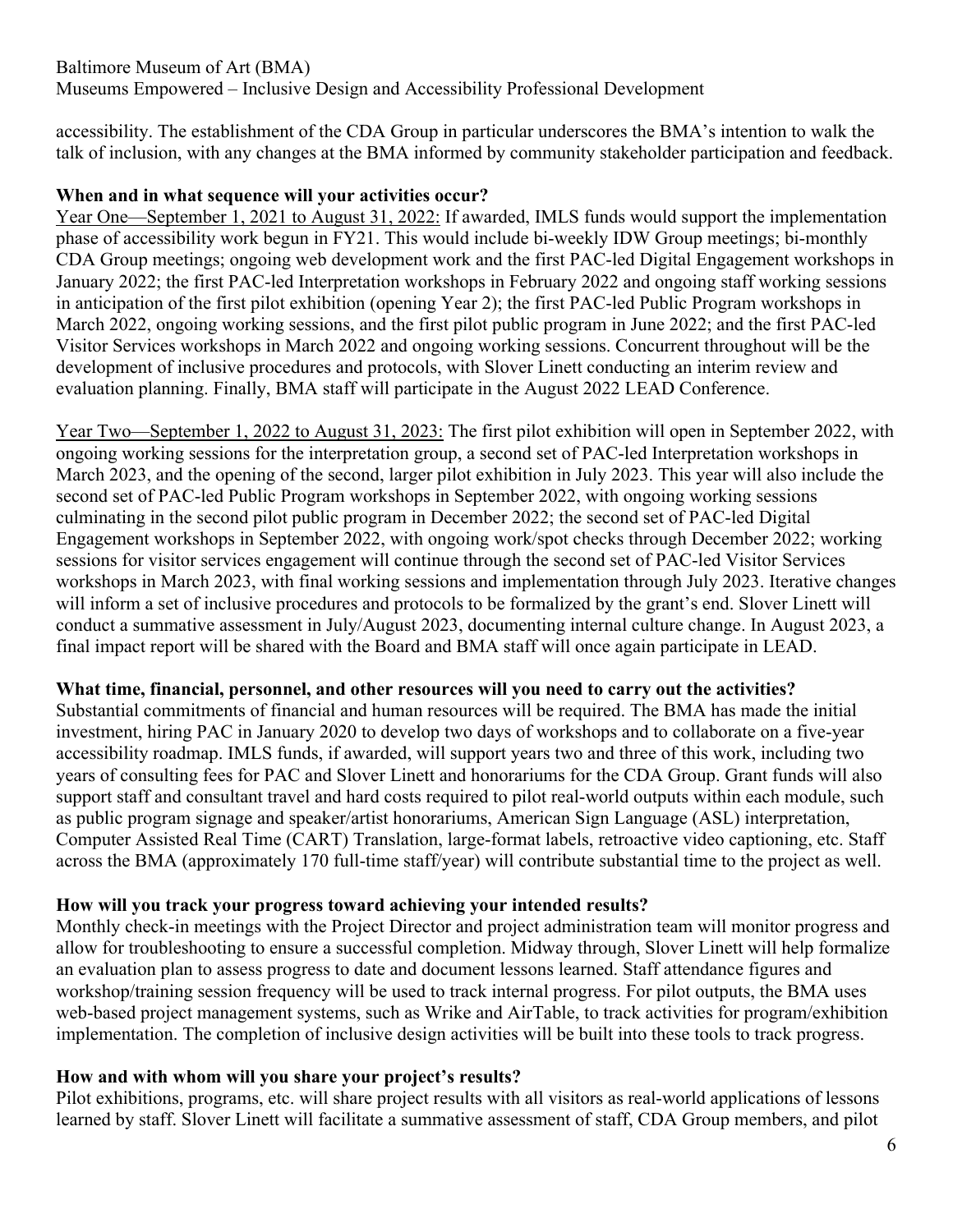test users to document internal change at the grant period's end, and project staff will create a final impact report on the methodology, best practices, and lessons learned. Both documents will be used to inform future best practices for inclusive design and accessibility at the BMA. Results from the final impact report will also be shared with the Board, the CDA Group, and colleagues and peer institutions. Project team members will also present at national conferences, such as LEAD and the annual Association Alliance of Museums conference.

# **3. Project Results**

# **What are your project's intended results and how will they address the need you have identified?**

The primary intended result is to enable BMA staff to create a sustainable, evergreen approach to incorporating inclusive design and affordances for differing abilities into the design, creation, and implementation of all visitor experiences. Through the pilot outputs, the BMA will show its commitment to making visitors with disabilities feel welcome while making the benefits of inclusive design visible to all. Ultimately, the project will result in more multi-layered experiences for all visitors, not just those who identify as having a disability.

# **How will knowledge, skills, behaviors, attitudes of the intended audience change?**

The project is designed to have a dramatic impact on the knowledge, skills, and behaviors of staff across the Museum. With all BMA staff participating to some extent in the skill building modules, the integration of inclusive design and accessibility throughout all aspects of the Museum will become an automatic consideration in employee's workflow. The two-year timetable enables deep and sustained dives into specific topics and the time and space to pilot real-world applications, learn from them, and re-pilot adapted solutions. With continual touchpoints of coaching and workshops planned with PAC and interim and end evaluation work by Slover Linett, the BMA will develop the internal capacity to sustain a comprehensive inclusive design methodology.

# **What data will you collect and report to measure your project's success?**

Project staff will collect attendance data for all internal/external events, as well as participant feedback via postevent email surveys. The BMA will work with PAC to develop key KPIs to measure the project's progress. Surveys and feedback from staff, volunteers, interns, pilot test users, and the CDA Group will be collected throughout to capture feedback in real time. Summative data collection/interview at the project's conclusion will gauge a potential shift in the BMA's internal culture and its perception within the disability community.

# **What tangible products will result from your project?**

Project lessons learned will inform and refine the FY21 accessibility roadmap. A high-level summary report will be created by Slover Linett and a final impact report will be created by the project team and the IDW Group. There will be visitor-centric outputs for each skill building module, including two public programs; a more accessible artbma.org with appropriate microdata and visual descriptions for images, as well as accessible social media posts; new in-gallery interpretation in the form of visual descriptions, large-format labels, and other affordances; and more accessible wayfinding methodologies in all front-of-house spaces.

# **How will you sustain the benefit(s) of your project?**

The BMA believes unequivocally that museums exist to serve their full communities and is committed to sustaining the project's benefits in perpetuity to best serve visitors of all abilities through thoughtfully designed, engaging, and impactful experiences with art and artists. Following the grant's completion, the identified evaluation plan and KPIs will continue to measure progress, allowing staff to make iterative changes to programmatic or operational elements as needed, with select KPIs incorporated into annual staff performance reviews. Feedback from CDA Group members and pilot test users will be used to inform the next phase of implementation, as the BMA continues to incorporates inclusive design into all visitor experience outputs and begins to address back-of-house affordances in the third phase of work.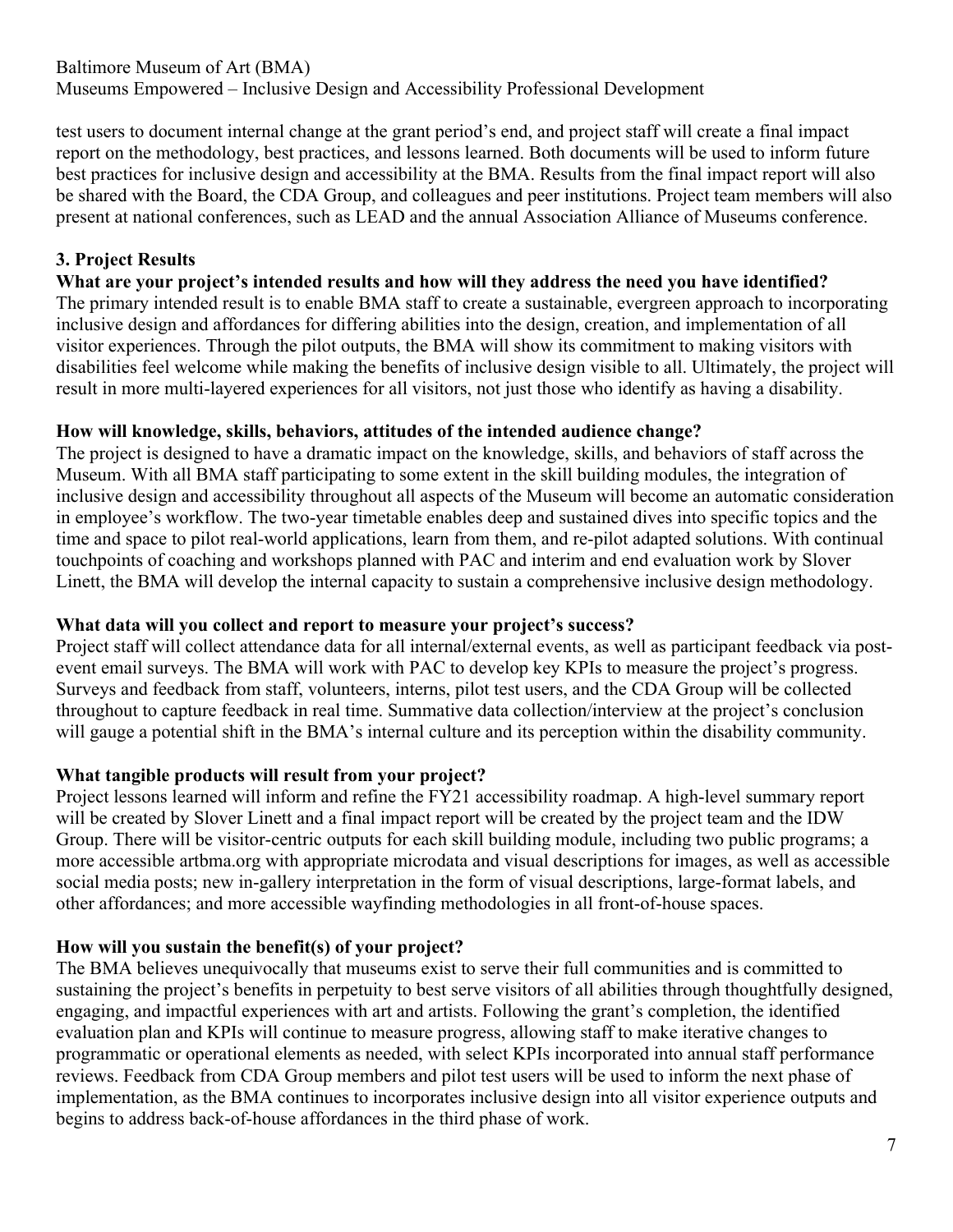#### **SCHEDULE OF COMPLETION - YEAR ONE**

| <b>Activity</b>                                     | $Sep-21$ | Oct-21 Nov-21 Dec-21 Jan-22 Feb-22 Mar-22 Apr-22 May-22 Jun-22 |  |  |  |  | Jul-22 Aug-22 |
|-----------------------------------------------------|----------|----------------------------------------------------------------|--|--|--|--|---------------|
| Activity 1: Inclusive Design Working Group Meetings |          |                                                                |  |  |  |  |               |
| Activity 2: Community Disability Advisory Group     |          |                                                                |  |  |  |  |               |
| Meetings                                            |          |                                                                |  |  |  |  |               |
| Activity 3: Public Program Skill Building           |          |                                                                |  |  |  |  |               |
| <b>Staff Workshops</b>                              |          |                                                                |  |  |  |  |               |
| <b>Staff Implementation Sessions</b>                |          |                                                                |  |  |  |  |               |
| Public Programs                                     |          |                                                                |  |  |  |  |               |
| Activity 4: Digital Engagement Skill Building       |          |                                                                |  |  |  |  |               |
| <b>Staff Workshops</b>                              |          |                                                                |  |  |  |  |               |
| <b>Staff Implementation Sessions</b>                |          |                                                                |  |  |  |  |               |
| Activity 5: Interpretation Skill Building           |          |                                                                |  |  |  |  |               |
| <b>Staf Workshops</b>                               |          |                                                                |  |  |  |  |               |
| <b>Staff Implementation Sessions</b>                |          |                                                                |  |  |  |  |               |
| <b>Exhibition Openings</b>                          |          |                                                                |  |  |  |  |               |
| Activity 6: Visitor Experience Skill Building       |          |                                                                |  |  |  |  |               |
| <b>Staff Workshops</b>                              |          |                                                                |  |  |  |  |               |
| <b>Staff Implementation Sessions</b>                |          |                                                                |  |  |  |  |               |
| Activity 7: LEAD Conference                         |          |                                                                |  |  |  |  |               |
| Activity 8: Development of Inclusive Procedures and |          |                                                                |  |  |  |  |               |
| Protocals                                           |          |                                                                |  |  |  |  |               |
| Activity 9: Project Evaluation by Slover Linett     |          |                                                                |  |  |  |  |               |
| Activity 10: Impact Report Complete                 |          |                                                                |  |  |  |  |               |